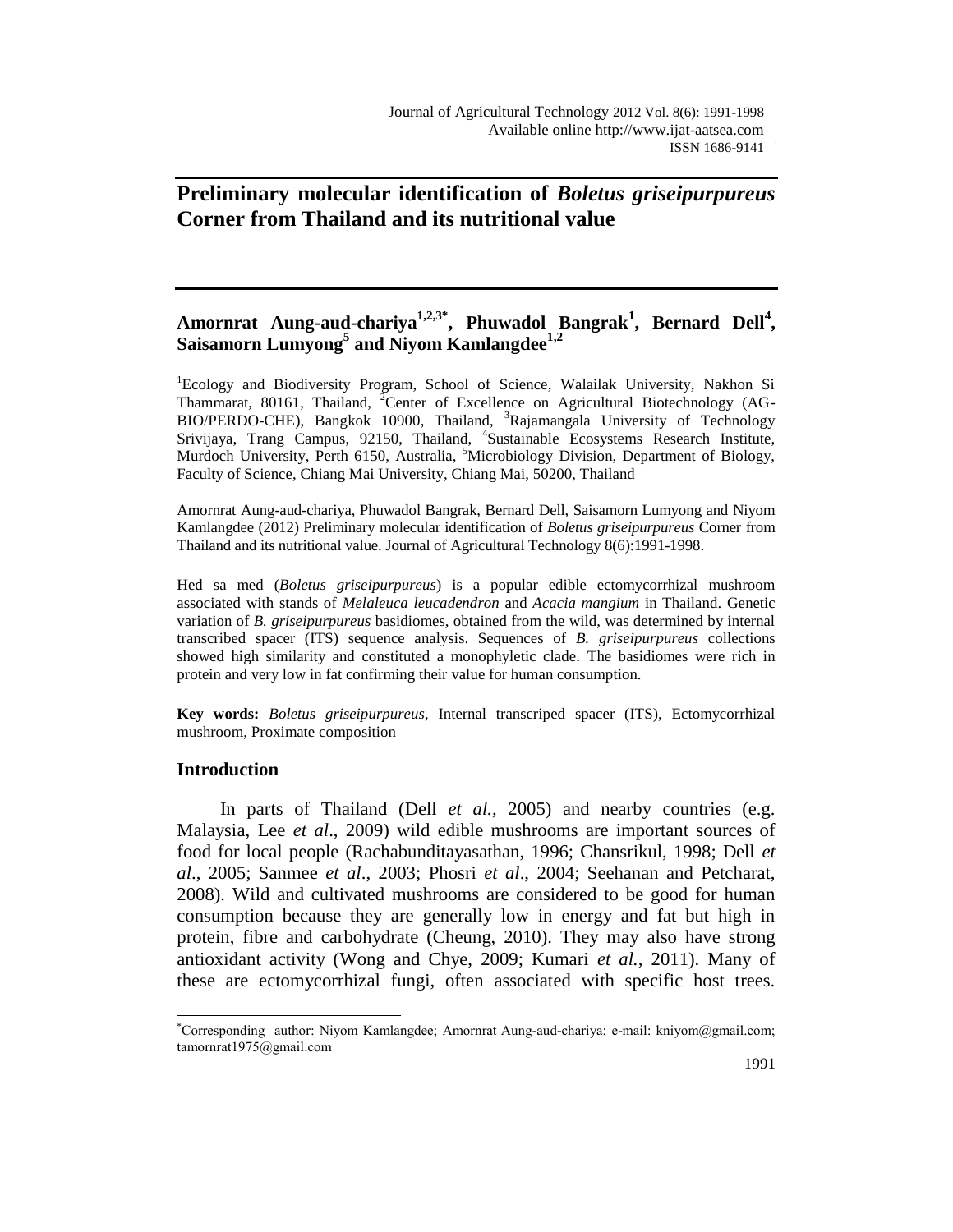Examples include *Phlebopus portentosus* (Sanmee *et al*., 2010), *Amanita hemibapha* (Sanmee *et al.,* 2008), *Astreus hygrometricus* (Sanmee *et al.*, 2003; Phosri *et al*., 2004) and *Boletus griseipurpureus* (Seehanan and Petcharat, 2008). Many wild edible ectomycorrhizal fungi fetch a higher price than cultivated mushrooms (Dell *et al.,* 2005) because wild mushrooms fruit in a specific season and demand exceeds supply. Like *Astreus* in the north of Thailand, *B. griseipurpureus* can command a high price (US\$3-4/kg). The latter species is a popular edible mushroom in the south of Thailand (Aungaudchariya *et al*., 2010). It has a bitter taste but is quite tasty in local cuisine. The proximate composition of some Thai edible ectomycorrhizal fungi has been determined (Sanmee *et al.,* 2003) but *B. griseipurpureus* has yet to be quantified.

*Boletus griseipurpureus* is most frequently associated with *Melaleuca leucadendron* (Sa Med Khao or Cajeput tree) (Chandrasrikul *et al.,* 2008; Aungaudchariya *et al*., 2010) and *Acacia mangium*. This mushroom has been reported as being ectomycorrhizal with *M. leucadendron, A. auriculiformis*, *Gustavia gracellima*, *Eucalyptus camaldulensis* and *Casuarina equisetifolia*  (Seehanan and Petcharat, 2008) but this needs confirmation. Presently, it is unclear whether the *B. griseipurpureus* being collected for eating in Thailand is a single species or a species complex. In this first study, the internal transcribed spacer, or ITS region, of the nuclear ribosomal repeat DNA is used to probe intraspecific variation in *B. griseipupureus* in Thailand. Molecular genetic markers are extensively used for rapid identification of fungi (Moreau *et al*., 2006; Froslev *et al.*, 2007). The ITS region has been widely used to identify inter- and intra- specific relationships within and among various fungal species. For example, ITS1 and ITS4 primers were used to differentiate between some edible Chinese and European boletes with similar morphology (Moor *et al.,* 2002). In another study, ITS4 and ITS5 were used to discriminate *Russula* in the northeast of Thailand (Manassila *et al*., 2005).

## **Materials and methods**

#### *Sample collection*

Basidiomes were collected from under *M. leucadendron* in Trang province, and from under *A. mangium* in Nakhon Si Thammarat and Songkhla provinces. Additional basidiomes were opportunistically purchased from city and roadside markets. In the laboratory, basidiomes were assigned to the *B. griseipurpureus* Corner taxon on the basis of macroscopic and microscopic features given in the type description (Corner, 1972).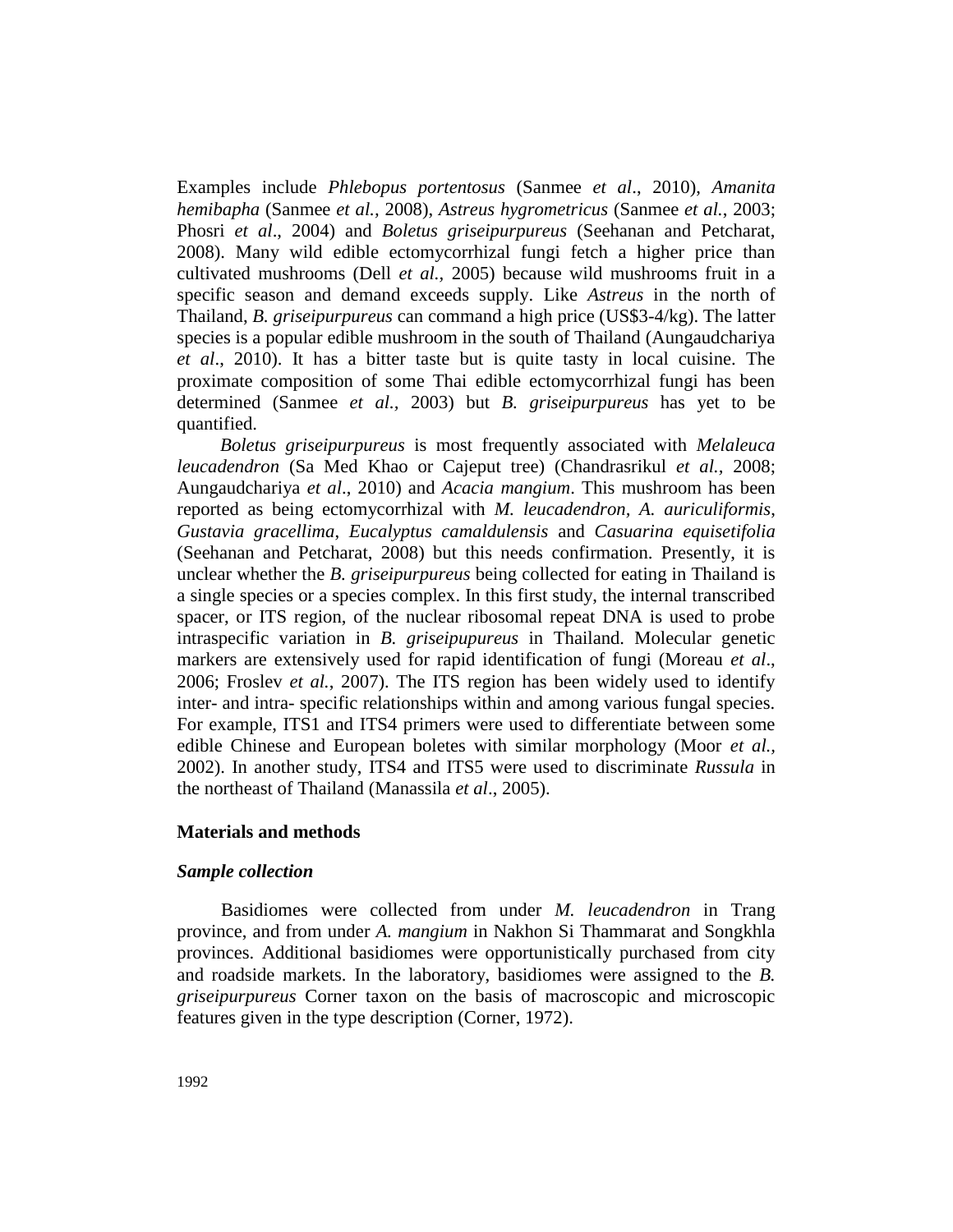#### *Molecular identification*

Genomic DNA was extracted from five basidiomes per province and purified using the modified method of Lian *et al.* (2008). The ITS amplification was performed in a thermocycler with a 50  $\mu$ l reaction mixture containing 1X PCR buffer,  $25 \text{ mM } MgCl<sub>2</sub>$ ,  $20 \text{ µM}$  for each primer ITS5 (5<sup> $-$ </sup>) GGAAGTAAAGTCGTAACAAGG-3´ and ITS4 (5´-TCCTCCGCTTA TTGATATGC-3´), 200-500 µg of genomic DNA and 5 units of *Taq* DNA polymerase (Invitrogen). The reaction mixture was initial denatured at 94 °C for 5 minutes and then subjected to 30 cycles of 1 minute at 94°C, 1 minute at 56°C, 1 minute at 72°C and to the final extension step of 10 minutes at 72°C. The PCR products were purified by purification kit (QIAGEN) according to the manufacturer's instructions and then purified PCR products were ligated with pGEM® T-Easy vectors (Promega Corporation, USA). The ligation mixture was transformed into competent cells (*Escherichia coli* TOP10F) and the recombinant plasmids were extracted from *E. coli* cells by the alkaline lysis method. Then several clones were screened to find plasmids containing a specific DNA fragment. The nucleotide sequence was determined with an automatic DNA sequencer ABI 377 (Biodesign company, Thailand). After that BioEdit and Clustal W program were used to edit several sequences. Phylogenetic analysis of the aligned sequences was carried out by maximum likelihood analysis using MEGA (version 5.05). Bootstrapping was performed with maximum likelihood (ML) analysis using 1000 replicates.

#### *Proximal composition*

Basidiomes were manually cleaned to free them from extraneous material and dried at  $60^{\circ}$ C. The proximate composition as protein, fat, ash, and fibre were determined on 100 g subsamples as described by Sanmee *et al.* (2003) and AOAC (1990) by the Science and Technology Service Center, Faculty of Science, Chiang Mai University.

## **Results**

Basidiomes sourced from the two sides of Southern Thailand, namely Trang (West), Songkhla and Nakhon Si Thammarat provinces (East) were indistinguishable in colour (purple to gray-velvet) and size (pileus 1-7 cm diameter, stipe 3-8.5 cm). Overall, basidiome dimensions, and spore size and shape were similar to (data not presented) the type material from Malaysia described by Corner (1972) and Thai collections described by Seehanan and Petcharat (2008).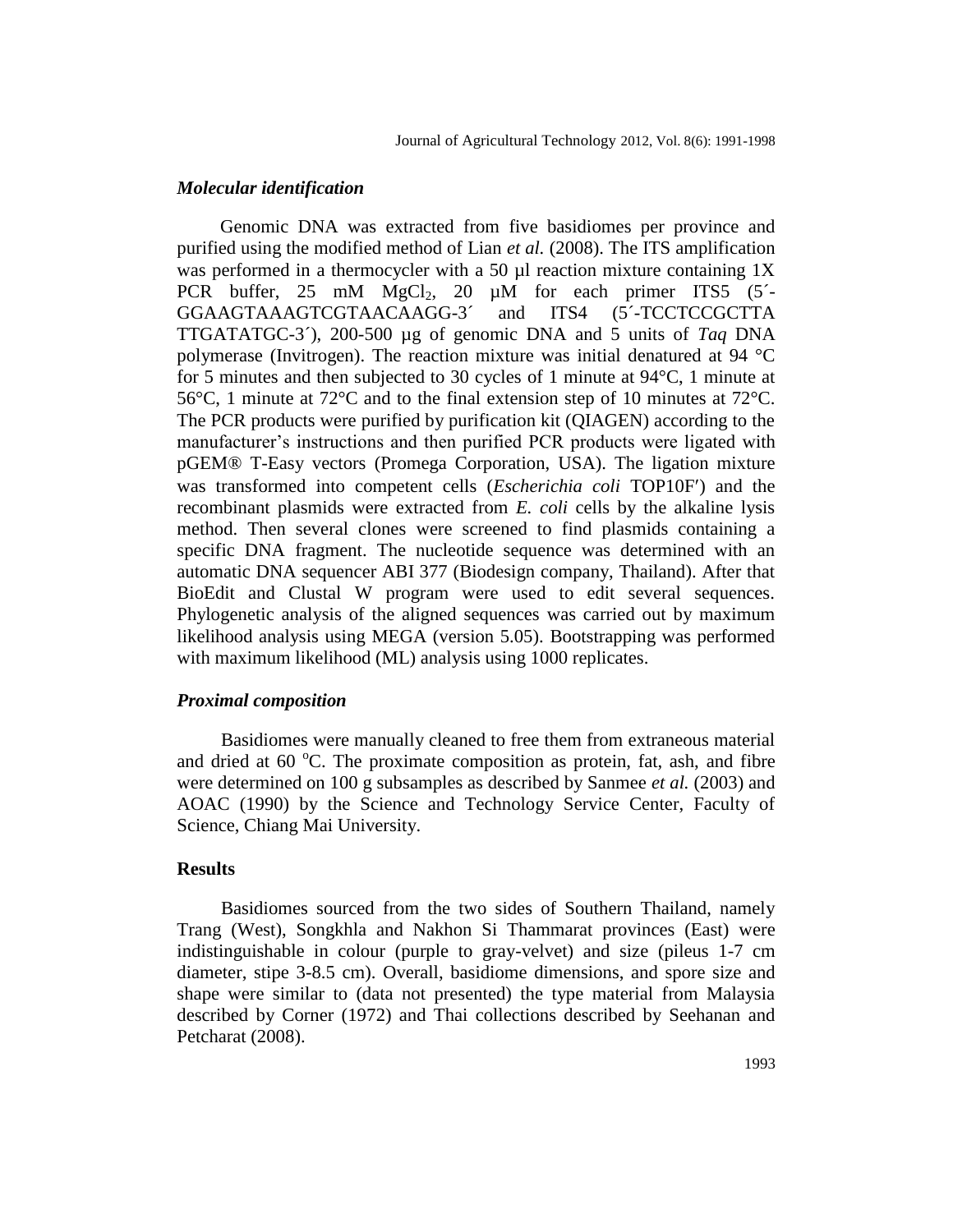The PCR products from the amplified rDNA were 700 - 800 bp in size on 1.5% agarose gels. The rDNA ITS regions were cloned and the nucleotide sequences were used to build a phylogenetic tree. The phylogenetic analysis was constructed using 14 sequences obtained from GenBank (http://www.ncbi. nlm.nih.gov) and 5 sequences obtained from *B. griseipurpureus* and submitted to GenBank as accession no. JQ726594, JQ726595, JQ726596, JQ726597 and JQ726598. Sequences of *B. griseipurpureus* collections showed high similarity when compared with other clades of the bolete lineage and constituted a monophyletic clade. In this first analysis, the *B. griseipurpureus* clade was more closely related to *Tylopilus* than to *Boletus*.

The proximal analysis of *B. griseipurpureus* basidiomes (Table 1) showed that basidiomes were rich in protein and very low in fat. The moisture content of the basidiomes was 10.8%.

| Composition      | <b>Boletus</b>  | <b>Phaeogyroporus</b> | <i><b>Astreus</b></i> | <b>Russula</b> |
|------------------|-----------------|-----------------------|-----------------------|----------------|
| $(\%$ dry wt $)$ | griseipurpureus | portentosus*          | hygrometricus*        | $nigricans*$   |
| Ash              | 8.6             | 17.8                  | 27.6                  | 6.7            |
| Crude fibre      | 15.0            | 8.8                   | 10.8                  | 9.6            |
| Crude protein    | 31.4            | 24.2                  | 14.0                  | 22.6           |
| Fat              | 0.9             | 2.8                   | 2.7                   | 4.8            |
| Carbohydrate     | 33.3            | 46.4                  | 54.4                  | 56.3           |

**Table 1.** Proximate composition of *Boletus griseipurpureus* compared to three Thai edible ectomycorrhizal fungi

\*Sanmee *et al*. (2003)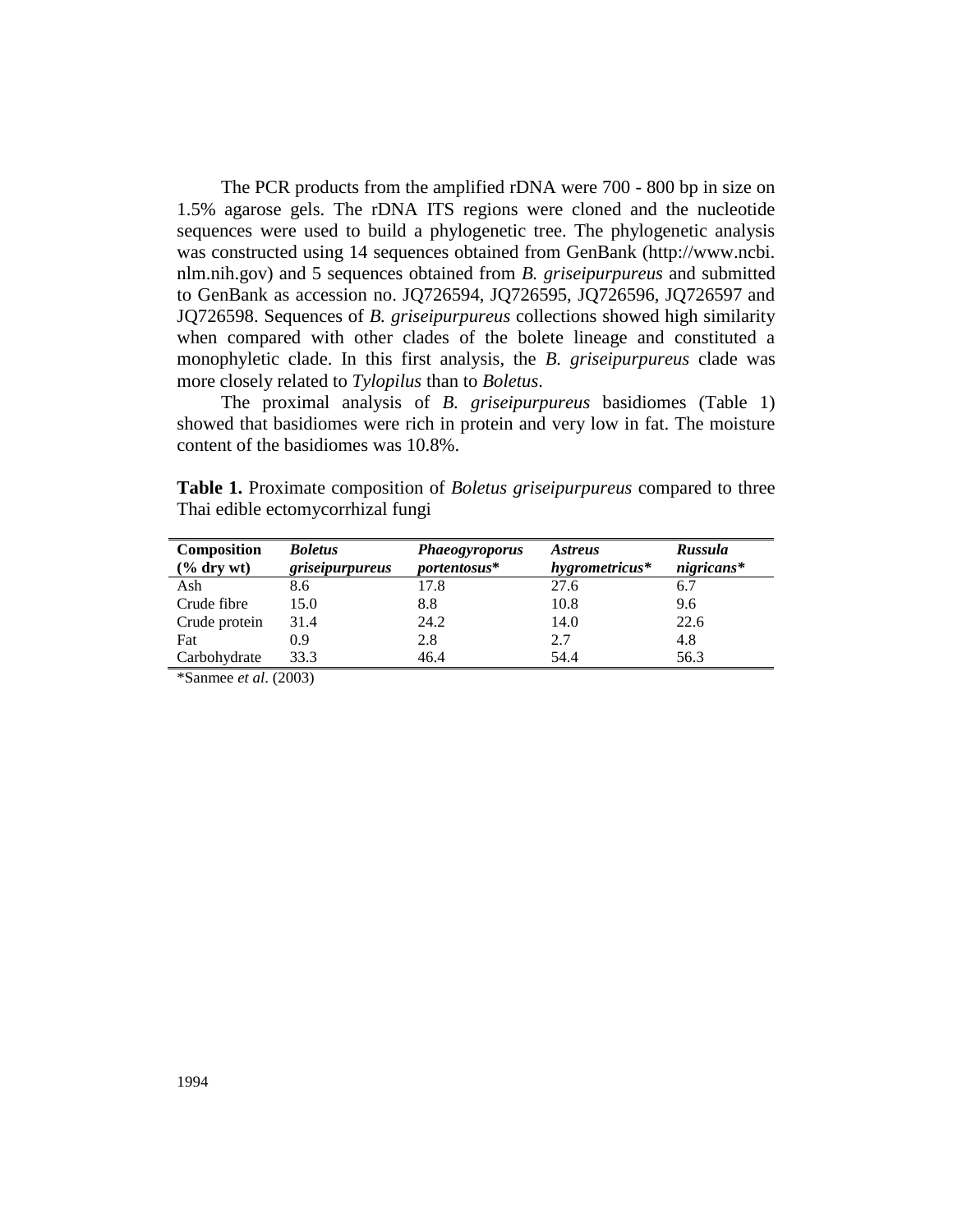#### Journal of Agricultural Technology 2012, Vol. 8(6): 1991-1998



**Fig. 1.** The best-scoring maximum likelihood (ML) tree derived from the data. Numerals beside internal branches indicate bootstrap probabilities  $\geq 50\%$  based on 1000 replicates. Scale indicates expected number of substitutions per site. GenBank accession numbers are shown. JQ726594 = *B. griseipurpureus* from Nakhon Si Thammarat

JQ726595 = *B. griseipurpureus* from Nakhon Si Thammarat 1

JQ726596 = *B. griseipurpureus* from Trang 1 JQ726597 = *B. griseipurpureus* from Trang 2

JQ726598 = *B. griseipurpureus* from Songkhla

**Discussion**

The ITS sequences which contained ITS1, ITS2 and the 5.8S rDNA gene, suggest a monophylogenetic clade among basidiomes of *B. griseipurpureus* which were collected from three locations in the south of Thailand. Whether this degree of similarity applies to populations of *B. griseipurpureus* in the northeast of Thailand (Seehanan and Petcharat, 2008; Pukahuta *et al*., 2009) remains to be determined. Furthermore, the assembled phylogenetic tree, though based on a small number of ITS sequences from GenBank, suggests that *B. griseipurpureus* has affinity with *Tylopilus.* It would therefore be of interest to examine a larger collection of boletes in the region to clarify relationships.

1995 As pointed out by Watling (2001), the genus *Boletus* circumscribed by Corner (1972) was very large and, at that time, included *Tylopilus*. Corner (1972) remarked that *B. griseipurpureus* was "deceptively like *B. longipes*", a species that is known in Malaysia and Singapore, but so far has not been collected in Thailand. Thus, it would be of interest in the future to use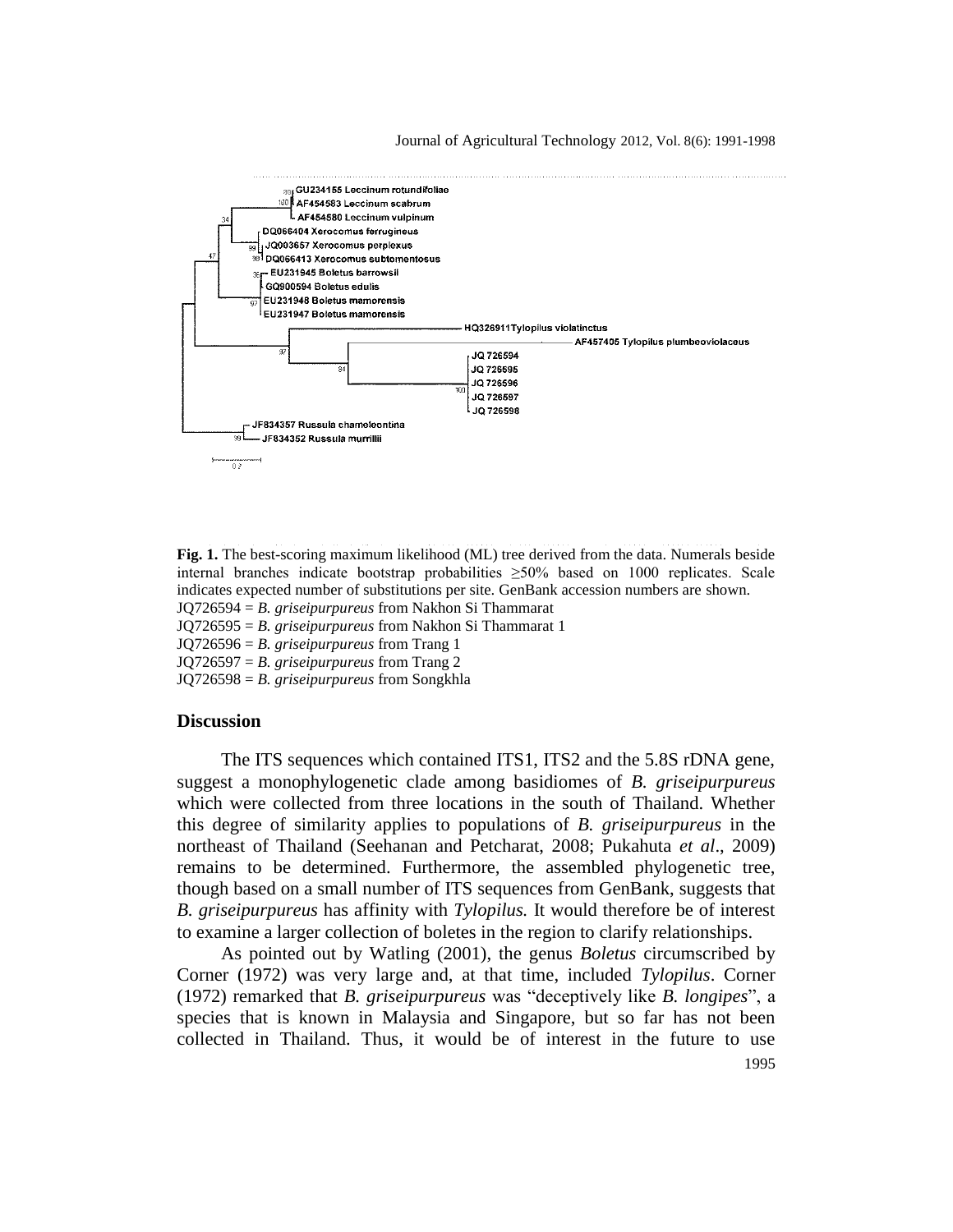molecular and other tools to better define species boundaries for *B. griseipurpureus.* The primary purpose of the current work was to determine whether the *B. griseipurpureus* being consumed by humans in southern Thailand is a single taxon, hence the ITS region was used in the analysis. To understand the phylogeny of such a large and diverse group as the Boletaceae requires large numbers of sequences for diverse gene regions in geographically diverse regions of the world (see Binder and Hibbett, 2006). Examples of such studies are those of Dentinger *et al.* (2010) and Drehmel *et al.* (2008) where ITS, LSU, ATP6, RPB1 and mtSSU sequences have been used to produce phylograms. At a species level, a combination of methods can be useful in determining new genera and species, as in the case with *Spongiforma thailandica*, a gasteroid bolete, where ITS and nuc-lsu were used (Desjardin *et al.,* 2009).

As *B. griseipurpureus* is sought after for food in southern Thailand, it was of interest to determine some aspects of its food value. Table 1 compares the proximate composition of *B. griseipurpureus* with three other Thai edible fungi, including *P. portentosus*, another sought after ectomycorrhizal bolete. The crude protein of edible mushrooms typically range from 15 to 35% (Cheung *et al*., 2010) and values for wild edible northern Thai mushrooms were 14-24% (Sanmee *et al.*, 2003). The concentration of protein in *B. griseipurpureus* was higher than in many ectomycorrhizal fungi (e.g. Agrahar-Murugkar and Subbulakshmi, 2005) but similar to that in *Termitomyces globules* (34%) (Gbolagade *et al.,* 2006). In general, edible mushrooms are low in fat. The fat concentration in *B. griseipurpureus* was lower than in *P. portentosus* (Sanmee *et al.,* 2003) but similar to *C. bibarius* (0.7%) (Gbolagade *et al*., 2006). The ash content of *B. griseipurpureus* lay at the lower end of the range (6-11%) of edible mushrooms (Cheung *et al*., 2010) and was similar to *R. nigricans* (Table 1). Most edible mushrooms have high carbohydrate contents but *B. griseipurpureus* (33%) was lower than other wild edible Thai mushrooms which ranged from 42 to 65% (Sanmee *et al.*, 2003). Thus, the food value of *B. griseipurpureus* was high in terms of the relatively high protein and low fat contents.

### **Acknowledgement**

This research is partially supported by the Center of Excellence on Agricultural Biotechnology, Science and Technology Postgraduate Education and Research Development office, Commission on Higher Education, Ministry of Education (AG-BIO/PERDO-CHE), grant from Utilization of Natural Products Research Unit at Walailak Universtiy, Graduated School grant from Walailak Universtiy and grant from Rajamangkala University Technology of Srivijaya Trang campus as well.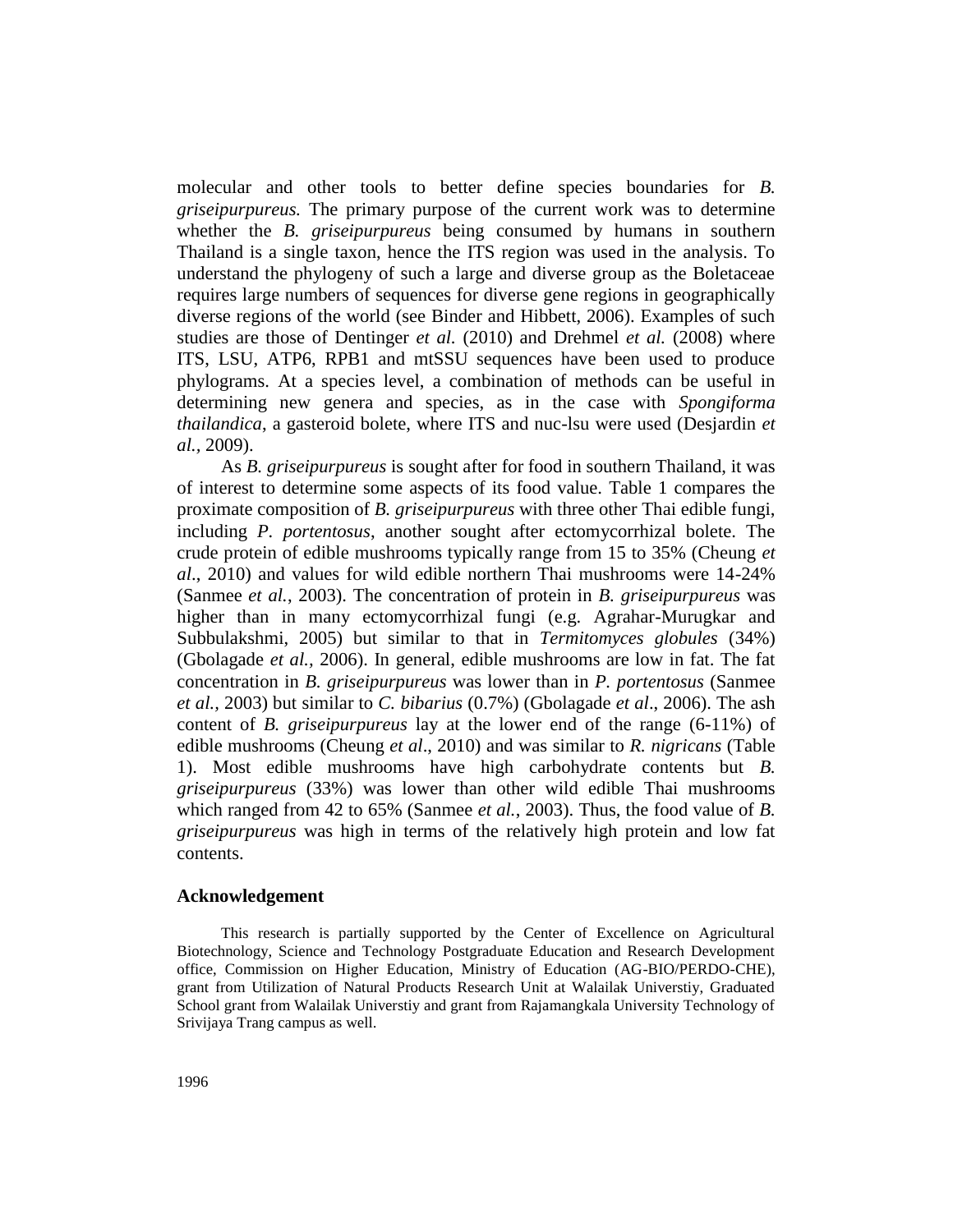#### **References**

- AOAC (1990). Official Methods of the Association of Analytical Chemists. 15<sup>th</sup> Ed., AOAC, Washington. D.C., USA.
- Agrahar-Murugkar, D. and G. Subbulakshmi (2005). Nutritional value of edible wild mushrooms collected from the Khasi hills of Meghalaya. Food Chem. 89:599-603.
- Aungaudchariya, A., P. Bangrak, B. Dell, and N. Kamlangdee (2010). Genetic study of *Boletus grisipurpureus* from Melaleuca forest. In International Conference on Biotechnology and Healthy Living October 20-22. The  $22<sup>nd</sup>$  Annual Meeting of the Thai Society for Biotechnology. Prince of Songkla University, Trang Campus, Thailand.
- Binder, M. and S.D. Hibbett (2006). Molecular systematics and biological diversification of Boletales. Mycologia 98:971-981.
- Chansrikul, A. (1998). Mushrooms of Thailand. 6<sup>th</sup> ed., Thai Watthanapanich Printing Ltd., Bangkok, Thailand (in Thai).
- Chandrasrikul, A., P. Suwanarit, U. Sangwanit, T. Morinaga, Y. Nishizawa and Y. Murakami (2008). Diversity of Mushrooms and Macrofungi in Thailand*.* Kasetsart Academic Printing, Bangkok, Thailand.
- Cheung, P.C.K. (2010). The nutritional and health benefits of mushrooms. Nutr. Bull. 35:292- 299.
- Corner, E.J.H. (1972). Boletus in Malaysia. Botanic Gardens, Singapore. p.168.
- Dell, B., N. Malajczuk, W. Dunstan, M. Q. Gong, Y.L. Chen, S. Lumyong, P. Lumyong, Supriyanto and L. Ekwey (2000). Edible forest fungi in SE Asia-Current practices and future management. In: Proceedings of International Workshop BIO-REFOR, Nepal 2009, p. 123-130, University of Tokyo, Japan.
- Dell, B., R. Sanmee, P. Lumyong and S. Lumyong (2005). Ectomycorrhizal fungi in dry and wet dipterocarp forests in northern Thailand-diversity and use as food. Proceeding of the 8<sup>th</sup> Round-Table Conference on Dipterocarps. Ho Chi Minh City, Vietnam, 15-17 November 2005, [http://park.dnp.go.th/dnp/research/1024020511\_123052.pdf].
- Dentinger, B.T.M., J.F. Ammirati, E.E. Both, D.E. Desjardin, R.E. Halling, T.W. Henkel, P-A. Moreau, E. Nagasawa, K. Soytong, A.F. Taylor, R. Watling, J-M. Moncalvo and D.J. McLaughlin (2010). Molecular phylogenetics of porcini mushrooms (*Boletus* section *Boletus*). Mol. Phylogen. Evol. 57:1276-1292.
- Desjardin, D.E., M. Binder, S. Roekring and T. Flegel (2009). *Spongiforma*, a new genus of gasteroid boletes from Thailand. Fungal Diversity 37:1-8.
- Drehmel, D., T. James and R. Vilgalys (2008). Molecular phylogeny and biodiversity of the boletes. Fungi 1(4):17-23.
- Froslev, T.G., T.S. Jeppesen, T. Laessve and R. Kjoller (2007). Molecular phylogenetic and delimination of species in *Cortinarius* section Clalochroi (Basidiomycota, Agaricales) in Europe. Mol. Phylogen. Evol. 44:217-107.
- Gbolagade, J., A. Ajayi, I. Oku and D. Wankasi (2006). Nutritive value of common wild edible mushrooms from Southern Nigeria. Global J. Biotec. Biochem. 1:16-21.
- Kumari, D., M.S. Reddy and R.C. Upadhyay (2011). Nutritional composition and antioxidant activities of 18 different wild *Cantharellus* mushrooms of northwestern Himalayas. Food Sci. Tech. Int. 17:557-567.
- Lee, S.S., Y.S. Chang and M.N.K. Noraswali (2009). Utilization of macro fungi by some indigenous communities for food and medicine in Penisular Malaysia. For. Ecol. Man. 257:2062-2065.